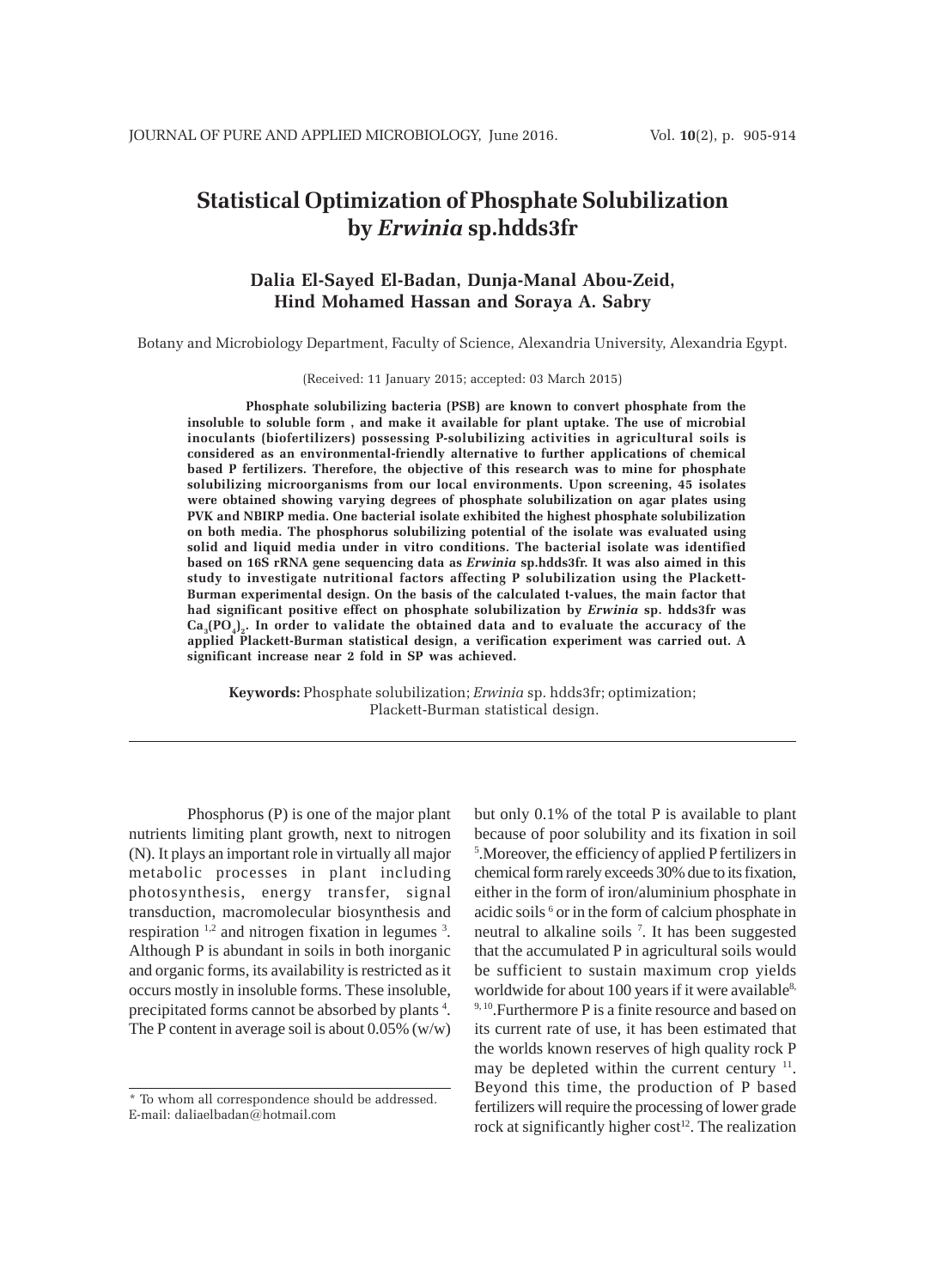of all these potential problems associated with chemical P fertilizers together with the enormous cost involved in their manufacture, has led to the search for environmental compatible and economically feasible alternative strategies for improving crop production in low or P-deficient soils <sup>13</sup>. The use of microbial inoculants (biofertilizers) possessing P-solubilizing activities in agricultural soils is considered as an environmental-friendly alternative to further applications of chemical based P fertilizers.

The objective of the present investigation was to isolate PSB that could solubilize insoluble phosphate efficiently and optimizing its culture conditions to improve solubilization process using Plackett-Burman design.

## **MATERIALS AND METHODS**

#### **Isolation of phosphate solubilizing bacteria**

Soil employed to isolate PSM was collected from garden at Faculty of Science, Alexandria University in Egypt. One gm of soil was suspended in 9 ml distilled water and serially diluted up to  $10^{-5}$ . A sample (100 $\mu$ 1) from each serial dilution was platted on agar plates of PVK medium<sup>14</sup> containing in gL<sup>-1</sup>, glucose, 10;  $\text{Ca}_{3}\text{(PO}_{4})_{2}$ , 5; (NH<sub>4</sub>)<sub>2</sub>SO<sub>4</sub>, 0.5; NaCl, 0.2; MgSO<sub>4</sub>.7H<sub>2</sub>O, 0.1; KCl, 0.2; yeast extract, 0.5;  $MnSO_4.H_2O$ , 0.002;  $FeSO<sub>4</sub>$ .7H<sub>2</sub>O, 0.002; and on NBRIP medium 15containing in gL-1glucose,10; tricalcium phosphate (TCP), 5;  $MgCl_2.6 H_2O$ , 5;  $MgSO_4.7 H_2O$ , 0.25; KCl, 0.2;  $(NH_4)_2SO_4$ , 0.1. Medium pH was adjusted to 7 with HCl. Plates were incubated for 2 to 3 days at 30 °C. Colonies with clear halos were considered as phosphate solubilizing microorganisms (PSM)<sup>16</sup>. A total of 45 isolates that exhibited clear zones on the agar plates were selected. Based on the size of the clear zone, isolate H3fr was the most efficient phosphate solubilizer, and was selected for further studies.

# **Identification of isolate H3fr**

Partial sequencing of 16S rRNA for the bacterial isolate H3fr was performed with the help of a DNA sequencing service with universal primers. Polymerase chain reaction (PCR) was performed with initial denaturation at 95°C for 2 min followed by 30 cycles with denaturation for 30 s at 94°C, annealing for 30 s at 58°C, and extension

for 45 s at 72 °C. The final extension was held for 5 min at 72 °C. The online program BLAST (NCBI, 2012) was used in identifying the related sequences with known taxonomic information available at the databank of National Center for Biotechnology Information (NCBI, Bethesda, Maryland, USA). A phylogenetic tree was constructed with the CLUSTAL  $X$  program  $^{17}$ , which involved sequence alignment by the neighbor-joining method <sup>18</sup> and maximum parsimony with the MEGA4 program <sup>19</sup>. The grouping of sequences was based on confidence values obtained by bootstrap analysis of 1000 replicates. Gaps were edited in the BioEdit program 20 and evolutionary distances were calculated by Kimura's two-parameter model<sup>21</sup>.

# **Qualitative estimation of phosphate solubilization**

Phosphate solubilizing efficiency was assessed on PVK and NBRIP solid media 22,23,24. The isolate was spotted on solid media using sterile tooth picks, and plates were incubated at  $30 \pm 2^{\circ}$ C for 2days and the diameter of each colony as well as the halo zone formed were measured.

## **Quantitative estimation of soluble phosphate**

For quantitative estimation of soluble P 24, a pre-culture of the bacterial isolate was prepared in 20 ml LB medium dispensed in 100 ml Erlenmeyer flask and incubated under shacked condition (170 rpm) at 30  $\pm 2^{\circ}$ C till OD<sub>600</sub> = 1.0 (~ 6 x 10<sup>9</sup> CFU/ ml).For phosphate solubilization experiment, aliquots of 20 ml of either NBRIP or PVK were dispensed in 100 ml Erlenmeyer flasks and inoculated with  $0.2$  ml  $(1\%v/v)$  of previously prepared seed cultures. Liquid cultures were incubated in a shaker incubator (170 rpm) for 5 days at 30  $\pm 2^{\circ}$ C, unless otherwise stated. Uninoculated flasks were kept as control. The content of each flask was then centrifuged at 10,000 rpm for 10 min to remove cells and the supernatants were analyzed for soluble P content using the molybdenum-blue method 25. All experiments were carried in triplicates and the values are the average of data obtained.

## **Experimental Design and Optimization**

Plackett-Burman design a rapid screening multifactor to find the most significant independent factors 26,27,28, was used in the present study to screen the important variables that significantly influenced phosphate solubilization. In this experiment, seven independent variables were screened in eight combination organized according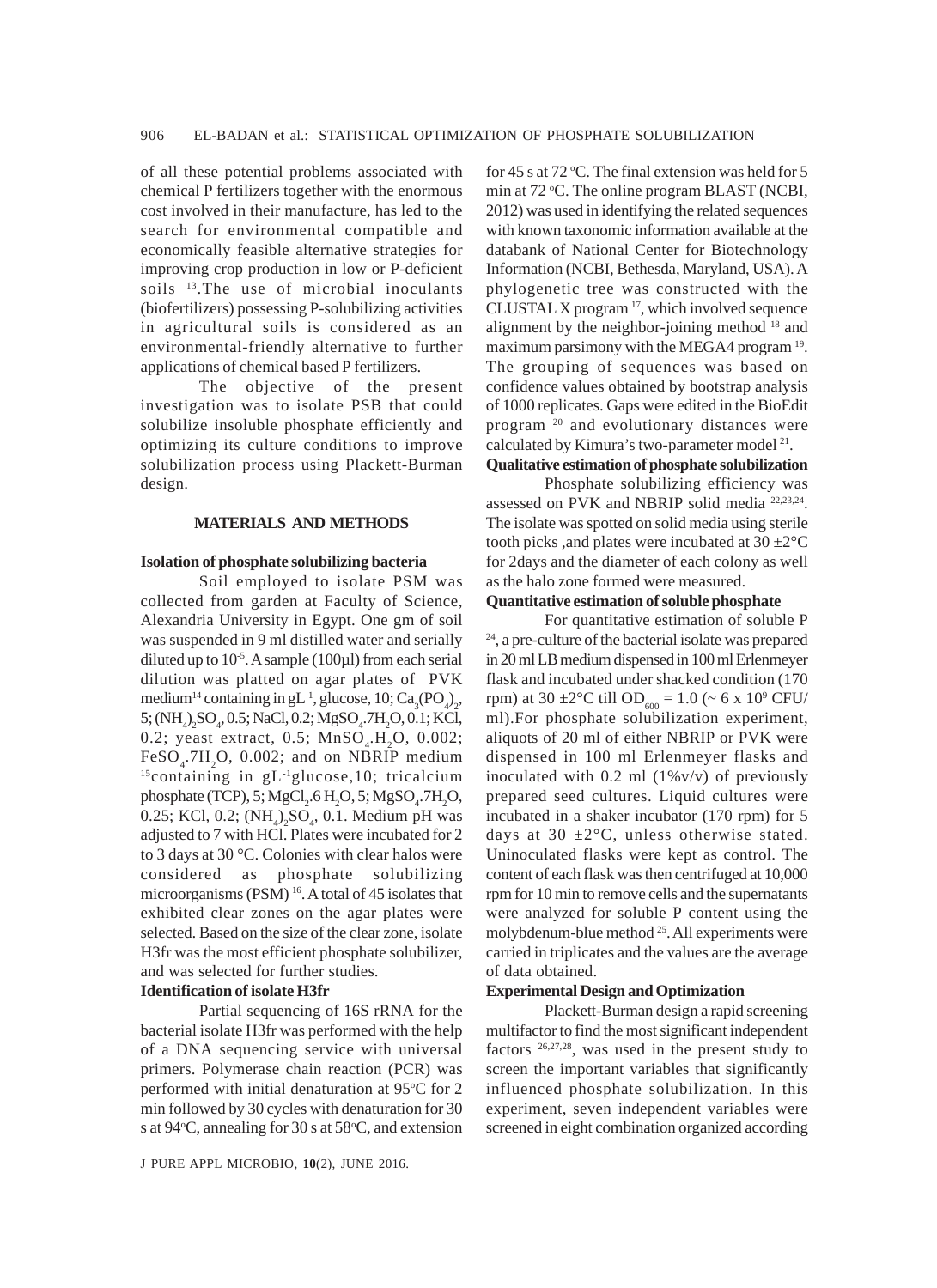to the Plackett-Burman design matrix (Table2). Each variable was evaluated at two levels, a high (+) and a low (-) level (Tables 3 and 4.).All trials were performed in triplicates and the averages of phosphate solubilization (PS%) were treated as a response. Higher PS % is directly correlated with higher solubilization efficiency. This efficiency was evaluated based on PS%, all treatments were obtained at 12 h of inoculation.

The main effect of each variable can be calculated using the following standard equation:

Main effect =  $[Ó R(H)-Ó R(L)]/N$ 

Where R(H) and R(L) are observations of trials where the independent variable was present in high and low concentrations, respectively, and N is the number of the trials divided by 2. A main effect figure with a positive sign indicates that the high concentration of this variable is near to optimum and a negative sign indicates that the low concentration of this variable is near to optimum.

# **Data Analysis of the Result of Plackett-Burman Design**

Excel (Microsoft Office, 2010) was used for the experiment design and all statistical analyses. The variables with confidence levels above 95% were considered as influencing phosphate solubilization significantly. The application of statistical design was carried out in a 'two phases' of optimization approach. The first step was to evaluate the relative importance of various constituents within a complex culture medium and selecting of levels of the variables, which have significant influences on the solubilization process. The second was the verification experiments to validate the results under specific optimized experimental conditions.

## **RESULTS AND DISCUSSION**

#### **Identification of isolate H3fr**

A total of 45 isolates that exhibited clear zones on the agar plates were selected as phosphate solubilizing organisms. One isolate (H3fr) was selected as an efficient phosphate solubilizing organism. The selected isolate had a marked insoluble phosphate solubilizing ability as visualized by the clear zone development around the colonies after 2 days of incubation. Comparison of the 16S rRNA sequence among available strains

of *Erwinia* species showed the highest sequence homology to *Erwinia* sp. CMG3059 EU048331.1 with the similarity percentage of 98.5% and to *Erwinia* sp. v427 EF088378.1 and *Enterobacter* sp.EU567059.1 with the similarity percentage of 98%. This strain was designated as *Erwinia* sp. hdds3fr. GenBank accession number of 16S rDNA gene partial sequence of the selected isolate and the highest sequence similarity as well as the closest neighbour(s)are shown(Table1).Reference sequences were retrieved from GenBank under the accession numbers indicated in the trees. The obtained sequence was deposited in the NCBI Genebank under accession numberGU182309.

# **Compared with all sequences, the results are presented as a phylogenetic tree (Fig.1), showing the evolutionary position of H3fr amongst related organisms**

The genus *Erwinia* belongs to family *Enterobacteriacea*, *Gamma Proteobacteria*. Indeed, several Gram-negative, non-spore-forming, facultatively anaerobic, rod-shaped bacteria have been classified traditionally into the genus *Erwinia*, mainly on the basis of their association with plants as pathogens, epiphytes or saprophytes 29,30.

In accordance with our data, it was reported that the majority of PSB isolates was affiliated to the *Beta* or *Gamma* sub-divisions of the *Proteobacteria*; three were similar to *Pantoea* species and two were closely related to *Serratia* species 31. *Erwinia* was listed as one of the commonly reported inorganic phosphate mineralization genera<sup>32, 33, 34, 35, 36</sup>. From a total of 395 rhizobacterial isolates, two *Erwinia* sp. (AUEY28 and AUEY29) were described as the top mineral P mobilizers isolated 36.

# **Qualitative and quantitative estimation of P solubilization efficiency by** *Erwinia* **sp. hdds3fr**

Selection of suitable medium is an important issue. Data in Fig. 2 depict that medium NBRIP appeared to support the solubilization process for *Erwinia* sp*.* hdds3fr as observed by the clear zone formed. For quantitative measurement, standard inoculum (1%) of *Erwinia* sp*.* hdds3fr was used to inoculate 20 ml portion of NBRIP and PVK liquid media. Flasks were then incubated at 30°C for 5 days. As shown in Fig.3 the value of soluble phosphorus (84.5%, 839µg/ml) obtained with NBRIP was almost double the amount produced on PVK medium (42.2%, 418 µg/

J PURE APPL MICROBIO*,* **10**(2), JUNE 2016.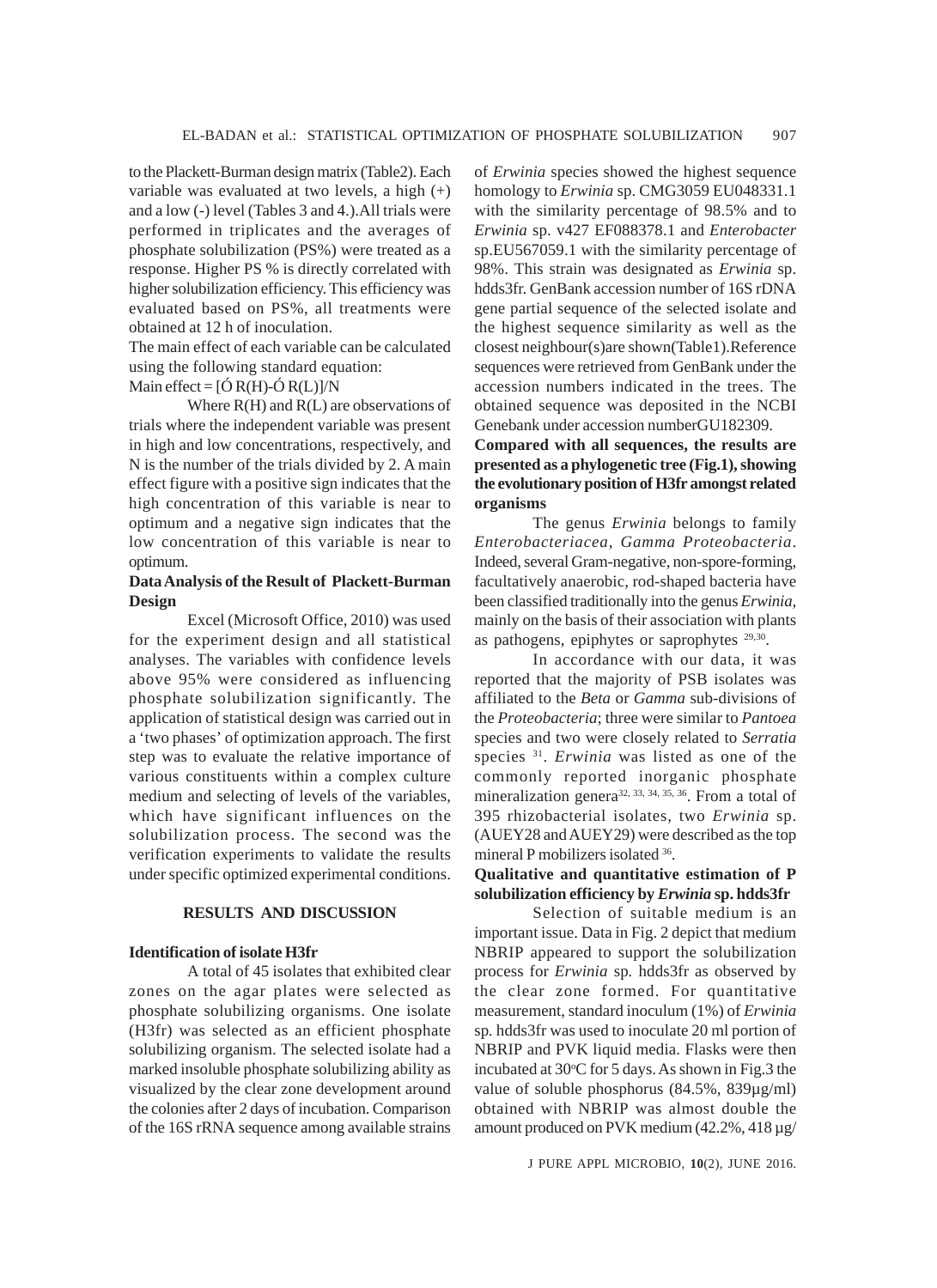ml). These data are in good agreement with those previously reported who found a maximum production of 450ìg/ml on NBRIP broth by isolate NBRIP1260137,38. Similarly, the isolate EnHy-401 had the maximum value of soluble phosphorus (632.6  $\pm$  $23.0$ ìg/ml)<sup>39</sup> after 5 days incubation  $40$ . Also, isolate BIHB752 recorded a maximum solubilization which liberated 805.0ìg/ml phosphorus 40. The values recorded in this study were higher than those isolates from Korean soils that reported TCP solubilisation (96 to 139 (ìg/ml) 41. *Pantoea aglomerans* isolated from the acidic soils of Korea recorded 900 ìg/ml soluble phosphorus 42*.*

Under our experimental condition, *Erwinia* sp*.* hdds3fr was able to grow on the two tested media and solubilize tricalcium phosphate. As clearly observed the NBRIP medium supported better solubilization compared to PVK<sup>41</sup>. Therefore,

**Table 1.** Accession number of isolate H3fr and its similarity percentage to the nearest neighbours

| Isolate | Genbank<br>accession<br>number | Similarity<br>$(\%)$ | Nearest neighbour(s)                                          |
|---------|--------------------------------|----------------------|---------------------------------------------------------------|
| H3fr    | GU182309                       | 98.5<br>98           | Erwinia sp. CMG3059 EU048331.1<br>Erwinia sp. v427 EF088378.1 |
|         |                                | 98                   | Enterobacter sp. EU567059.1                                   |



**Fig. 1.** Phylogenetic tree of isolate H3fr. 16S rDNAbased dendogram showing the phylogenetic position of isolate H3fr among representatives of related bacterial species. The tree was constructed by Bioedit method 20. Percentages (right) indicate phylogenetic similarities

J PURE APPL MICROBIO*,* **10**(2), JUNE 2016.

further experimentation was done using NBRIP medium

# **Optimization of P solubilization by** *Erwinia* **sp.hdds3fr**

For screening of the most important factors affecting PS, the Plackett-Burman design was applied with nine different fermentation conditions as shown in Table 3. All experiments were performed in triplicate and the average of results of phosphate solubilization (%) was



**Fig. 2.** Clear zone formation by *Erwinia* sp*.*hdds3fr grown for 48 h on PVK (A), and NBRIP (B) media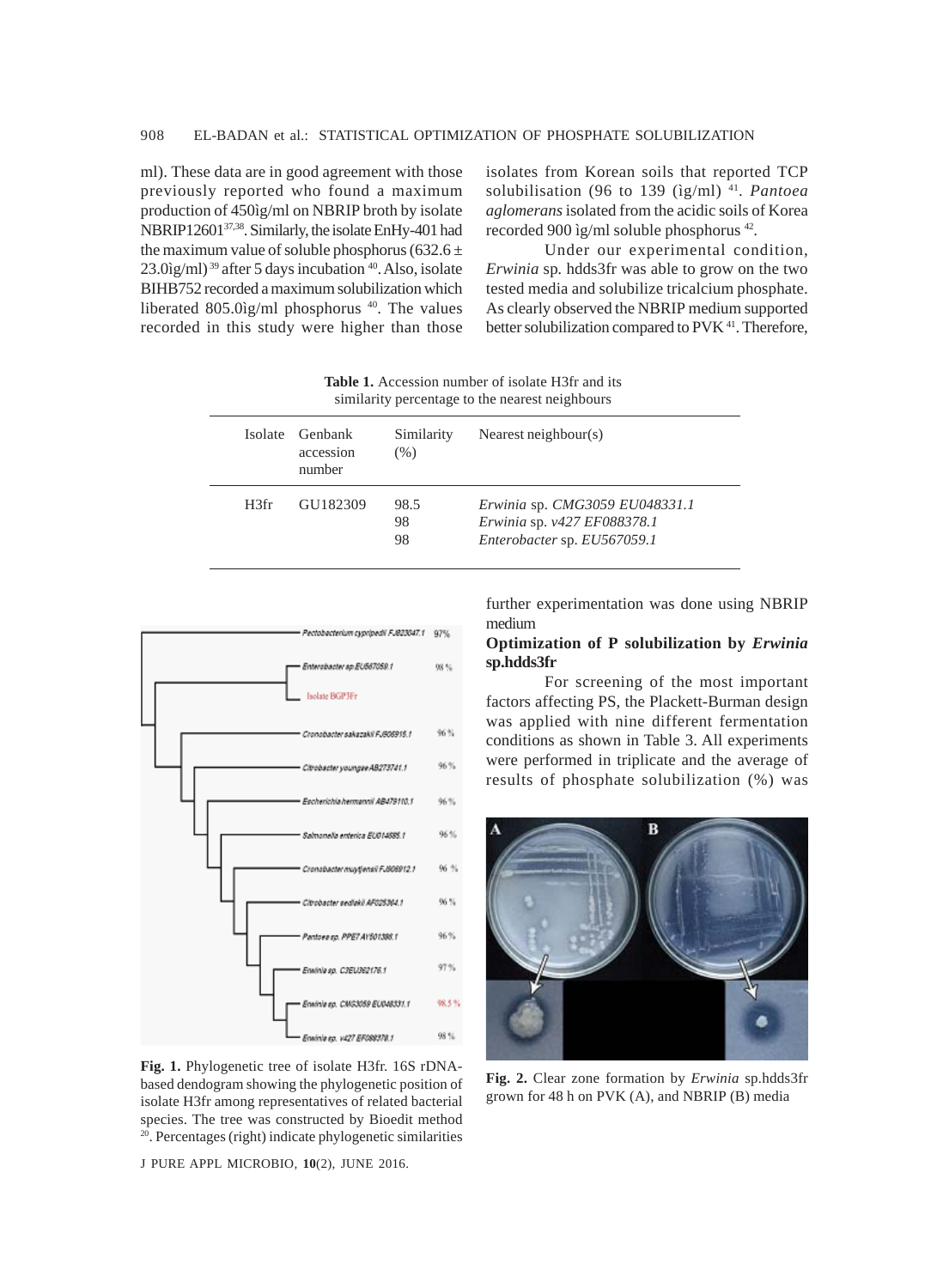presented as response as shown in Table 3. The main effect of each variable on phosphate solubilization as well as t-values were estimated for each independent variable as shown in Table 4 and graphically presented in Figure 4. The values of PS% for different treatments showed a variation from 23to 72% (Table 3), suggesting that the studied variables had a significant effect on the PS% and therefore on phosphate solubilization.

Every microorganism has its own peculiar nutritional and physico-chemical requirements for the enzyme production<sup>43</sup>; where the main effect with a positive sign indicates that the high concentration of this variable is nearly optimum

**Table 2.** Factors examined as independent variables affecting phosphate solubilization by *Erwinia* sp. hdds3fr and their levels in the Placket-Burman



**Fig. 3.** Soluble P (µg ml-1) in culture filtrate of *Erwinia* sp*.* hdds3fr as affected by different cultivation medium. Cultures were incubated at  $30^{\circ}$ C,170 rpm for 5 days

| experimental design                |         |                  |                 |                  |  |
|------------------------------------|---------|------------------|-----------------|------------------|--|
| Variable                           | Symbol  | Level $(g/l)$    |                 |                  |  |
|                                    |         | Lower            | 0 level         | Higher           |  |
| Glucose                            | G       | 5                | 10              | 15               |  |
| Ca <sub>3</sub> (PO <sub>A</sub> ) | C       | 2.5              | 5               | 7.5              |  |
| MgCl <sub>2</sub>                  | Мc      | 2.5              | 5               | 7.5              |  |
| $MgSO4$ .7H <sub>2</sub> O         | $M_{S}$ | 0.125            | 0.25            | 0.375            |  |
| <b>KCl</b>                         | K       | 0.1              | 0.2             | 0.3              |  |
| $(NH_4)$ , $SO_4$                  | N       | 0.05             | 0.1             | 0.15             |  |
| culture volume                     | V       | 10 <sub>m1</sub> | $20 \text{ ml}$ | 30 <sub>ml</sub> |  |

Table 3. The Placket-Burman experimental design (in coded levels) with PS % as response

| Trials         | Factor         |          | Component |                |                |                |          |                | Response         |  |
|----------------|----------------|----------|-----------|----------------|----------------|----------------|----------|----------------|------------------|--|
|                | under study    | G        |           | Mc             | M <sub>s</sub> | K              | N        | V              | $[Suble Pc(\%)]$ |  |
|                | Ms K N         | - 1      | - 1       | - 1            | $+1$           | $+1$           | $+1$     | - 1            | 55               |  |
| $\overline{2}$ | G N V          | $+1$     | - 1       | - 1            | - 1            | - 1            | $+1$     | $+1$           | 72               |  |
| 3              | C <sub>V</sub> | - 1      | $+1$      | - 1            | - 1            | - 1            | - 1      | $+1$           | 24               |  |
| 4              | G C K          | $+1$     | $+1$      | - 1            | - 1            | $+1$           | - 1      | - 1            | 23               |  |
| 5              | McMs V         | - 1      | - 1       | $+1$           | $+1$           | - 1            | - 1      | $+1$           | 50               |  |
| 6              | G McMs K       | $+1$     | - 1       | $+1$           | $+1$           | $+1$           | - 1      | - 1            | 52               |  |
| 7              | C Mc N         | - 1      | $+1$      | $+1$           | - 1            | - 1            | $+1$     | - 1            | 23               |  |
| 8              | G C McMs K N V | $+1$     | $+1$      | $+1$           | $+1$           | $+1$           | $+1$     | $+1$           | 25               |  |
| 9              | Basal medium   | $\theta$ | $\Omega$  | $\overline{0}$ | $\overline{0}$ | $\overline{0}$ | $\theta$ | $\overline{0}$ | 46               |  |
|                |                |          |           |                |                |                |          |                |                  |  |



**Fig. 4.** Elucidation of culture conditions affecting phosphate solubilization (PS%) by *Erwinia* sp. hdds3fr

and a negative sign indicates that the low concentration of this variable is nearly optimum. In this study with respect to *Erwinia* sp*.* hdds3fr, the analysis of the main effect, t-values and Pvalues of 7 factors presented graphically (Fig. 4) show that the four variables G, MS, N and V positively affected phosphate solubilisation. Meanwhile, C, Mc and K had negative effects.Positive effect explains that if a higher concentration was used, a better response was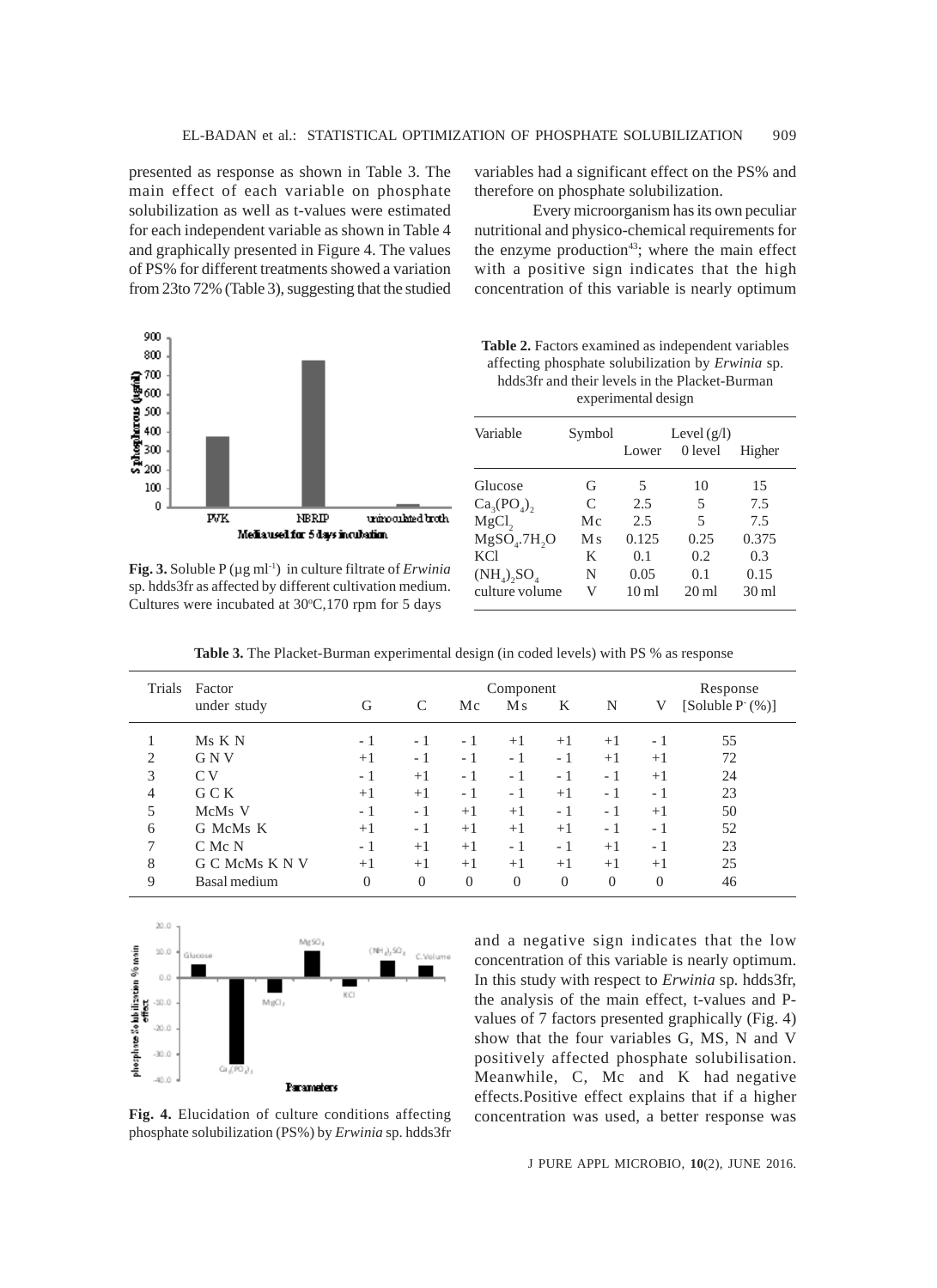| Factor                                                                                      | Main effect                                                   | Phosphate solubilization<br>t-value                                           | p-value                                      | Significance level                     |  |
|---------------------------------------------------------------------------------------------|---------------------------------------------------------------|-------------------------------------------------------------------------------|----------------------------------------------|----------------------------------------|--|
| Glucose<br>$Ca3(PO4)$ ,<br>$MgCl$ ,<br>MgSO <sub>4</sub><br><b>KCl</b><br>$(NH_4)$ , $SO_4$ | 5.106<br>$-33.779$<br>$-5.779$<br>10.442<br>$-3.271$<br>6.716 | 0.351461<br>$-6.726512$<br>$-0.398964$<br>0.743560<br>$-0.223790$<br>0.465845 | 0.74<br>0.01<br>0.71<br>0.49<br>0.84<br>0.66 | 26%<br>99%<br>29%<br>51%<br>16%<br>34% |  |
| Culture Volume                                                                              | 4.532                                                         | 0.311251                                                                      | 0.77                                         | 23%                                    |  |
|                                                                                             |                                                               |                                                                               |                                              |                                        |  |

**Table 4.** Statistical analysis of the Plackett-Burman experimental result for phosphate solubilization by *Erwinia* sp. hdds3fr





**Fig. 5.** Pareto plot of standardized effects **Fig. 6.** Verification experiment of the applied Plackett-Burman statistical design by comparing the percentage of soluble phosphorus in *Erwinia* sp.hdds3fr culture filtrate, growing on the optimized, basal and antioptimized media

achieved, while a negative effect means lower concentrations are favored for better results.

Phosphate solubilisation was increased with the increase of glucose in the culture of *Erwinia*sp.hdds3fr as it was reported with *Burkholderia cepacia* DA2344, *Acinetobacter calcoaceticus* YC-5a 45, *Serratia marcescens* CTM 5065045, *Pantoea agglomerans* R-42 42and *Pseudomonas* sp.38. The positive effect of magnesium sulphate in enhancing P solubilization observed in this study was also reported with *Acinetobacter calcoaceticus* YC-5a44. It was reported that, the rate of phosphate solubilization by *Pseudomonas* sp. was increased with increasing concentrations of  $MgSO_4$ .7H<sub>2</sub>O and  $MgCl_2$ ; suggesting that, KCl is the less required ingredient and the phosphate solubilization ability improved when  $(NH_4)_2SO_4$  was used at a lower concentration<sup>38</sup>. On the contrary, in the present

study, P solubilisation required high concentration of  $(NH_4)_2SO_4$ . The presence of the insoluble tricalcium in low level enhanced the solubilization process. On the other hand and in contrast with *Erwinia* sp*.*hdds3fr; it was found that, the soluble P production was enhanced with increasing amount of insoluble phosphatesby *Burkholderia cepacia* DA23 and *Acinetobacter calcoaceticus* YC-5a, respevtively<sup>44,45</sup>. From the data obtained, it was concluded that increasing the volume of culture medium (low aeration) might increase the amount of soluble phosphorus. In another study, it was found that phosphate solubilization by *Pantoea agglomerans* (KCTC 2564) increased independently of aeration $47$ , while phosphate removal by *Burkholderia* spp. from sediments containing mineral-phosphates was facilitated in the absence of aeration <sup>48</sup>. On the contrary, in a study on phosphate mobilization by *Burkholderia*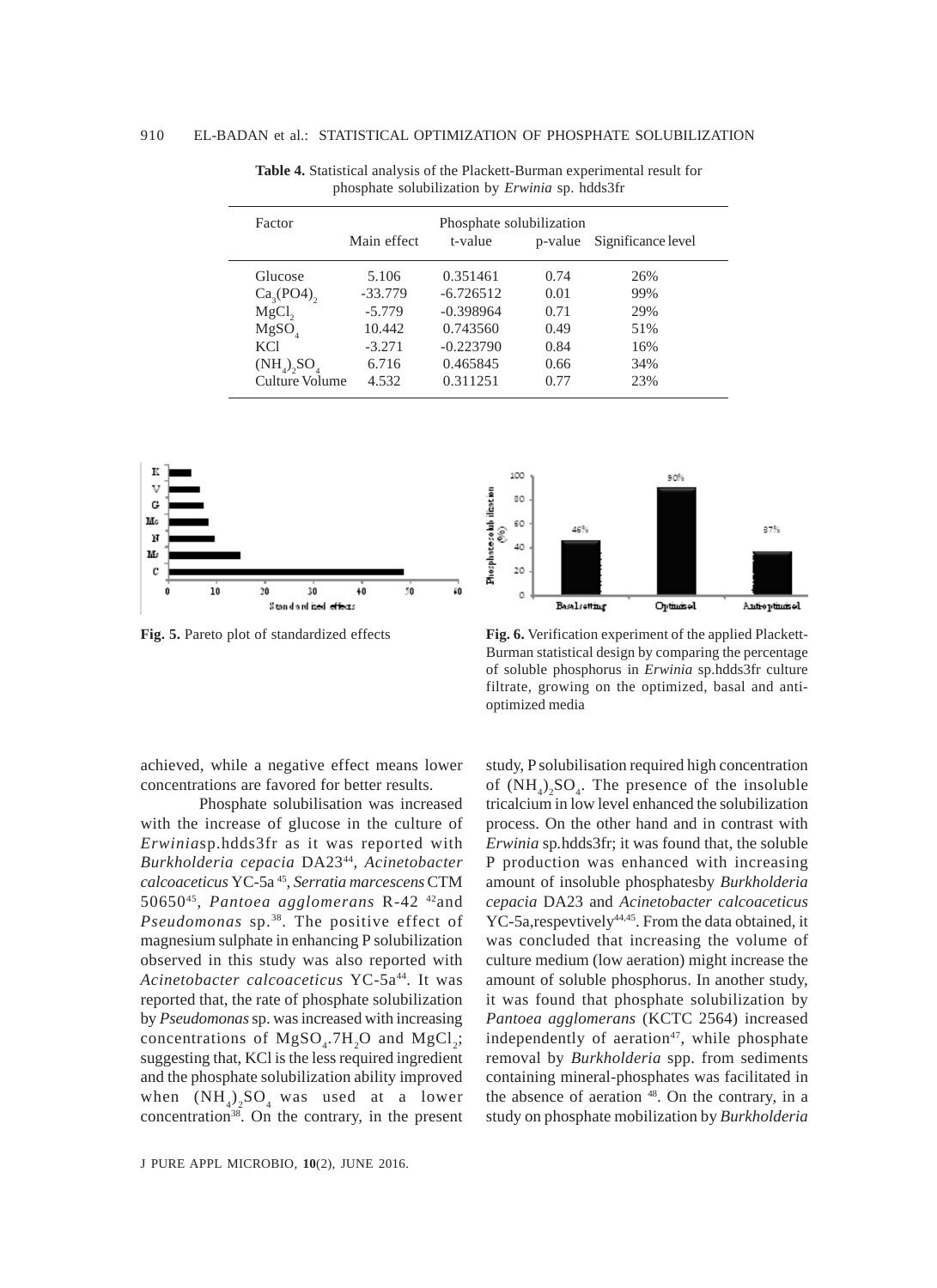*caribensis* FeGL03, it was found that restricted air supply in cultures would then adversely affect gluconic acid production<sup>49</sup>.

The significant variables were identified by statistical analysis of the Plackett-Burman experiment using the t-test supported by Excel (Microsoft Office, 2010) to determine the statistical significance of the measured response (Table 4). Some researchers employed confidence levels greater than 70 % as significant effect levels  $50, 51$ . Other investigators find that, confidence levels greater than 90 % are acceptable <sup>52, 53, 54</sup> or even levels greater than 95 % to be a significant effect on the response <sup>55, 45</sup>. In the present study, any component showing a statistical confidence equal and/or higher than 95 % (P<0.05) was considered significant parameter. It was clear that only one variable  $[Ca_3(PO_4)_2]$  had a significant level (P = 0.01) with main effects of 33.779 %, while the other six variables with P>0.05, were considered insignificant.

Fig.5. shows the Pareto's chart that represents the estimated effects, in decreasing sequence of magnitude, of C, MS, N, Mc, G, V, and K. .The measure of each bar is proportional to the estimate effect. Pareto's chart is a graphical representation of Student's t-test. This test presents each of the estimated effects. To plot the estimates in decreasing order of importance Pareto's chart is selected  $56, 52$ .

### **Verification experiment**

In order to validate the obtained data and to evaluate the accuracy of the applied Plackett-Burman statistical design, a verification experiment was carried out in triplicates. Consequently, based on the results obtained from the Plackett-Burman experiment, a medium of the following formula was predicted to be near optimum for phosphate solubilization (g/l): glucose, 15;  $Ca<sub>3</sub>(PO<sub>4</sub>)<sub>2</sub>$ , 2.5;  $MgCl<sub>2</sub>$ , 2.5;  $MgSO<sub>4</sub>$ ; 7H<sub>2</sub>O, 0.375; KCl, 0.1;  $(NH_4)_2SO_4$ , 0.15 and culture volume, 30 ml. The data were examined and compared to the basal and antioptimized medium. The anti- optimized medium was the opposite concentrations of the optimized one and its formula was in (g/l): glucose, 5;  $Ca_3(PO_4)_2$ , 7.5;  $MgCl_2$ , 7.5;  $MgSO_4$ ·7H<sub>2</sub>O, 0.125; KCl, 0.3;  $(NH_4)_2SO_4$ , 0.05 and culture volume, 10 ml.

The verification experiment applied indicated that the solubilized P before and after optimization were 46% and 90%, respectively. Thus, a significant increase near 2 fold in SP was achieved by Plackett-Burman optimization (Fig. 6). On the other hand, *Acinetobacter calcoaceticus* YC-5ashowed 1.8 fold phosphate solubilisation increase compared with that using the original medium 45.

#### **CONCLUSION**

The results presented here emphasize the importance of exploring the natural biodiversity of local environments and studying P-solubilizing microorganisms. Data also demonstrate optimum metabolic capacity at different environmental parameters by the application of statistical experimental design that would probably enhance the solubilization process.It is suggested that researchers must continue to examine microbial interactions for use as biofertilizers, and growth promoters in order to improve communities in field soils.

#### **REFERENCES**

- 1. Khan, M. S., Zaidi, A., Ahmad, M., Oves, M., Wani, P.A. Plant growth promotion by phosphate solubilizing fungi – current perspective. *Arch. Agron. Soil Sci*. 2010; **56**: 73–98.
- 2. Sharma, S. B., Sayyed, R. Z, Trivedi, M. H., Gobi, T. A. Phosphate solubilizing microbes: sustainable approach for managing phosphorus deficiency in agricultural soils. *Springer Plus*. 2013; **2**: 587.
- 3. Saber, K., Nahla, L.D., Chedly, A. Effect of P on nodule formation and N fixation in bean. *Agron Sustain Dev*. 2005; **25**: 389–393.
- 4. Rengel, Z., Marschner, P. Nutrient availability and management in the rhizosphere: exploiting genotypic differences. *New Phyto*.2005; **168**: 305–312.
- 5. Illmer, .P. A., Schinne,r F. Solubilization of inorganic calcium phosphates solubilization mechanisms. *Soil Biol. Biochem*. 1995; **27**: 257– 263.
- 6. Norrish, K., Rosser, H. Mineral phosphates. In Soils: An Australian Viewpoint. CSIRO Division of Soils, Academic Press. 1983; pp 335–364.
- 7. Lindsay, W. L., Vlek, P. L. G.,Chien, S. H. Phosphate minerals. *In: Minerals in soil environment* (Dixon JB, Weed SB, eds), 2nd edn. Soil Science Society of America, Madison, WI,

J PURE APPL MICROBIO*,* **10**(2), JUNE 2016.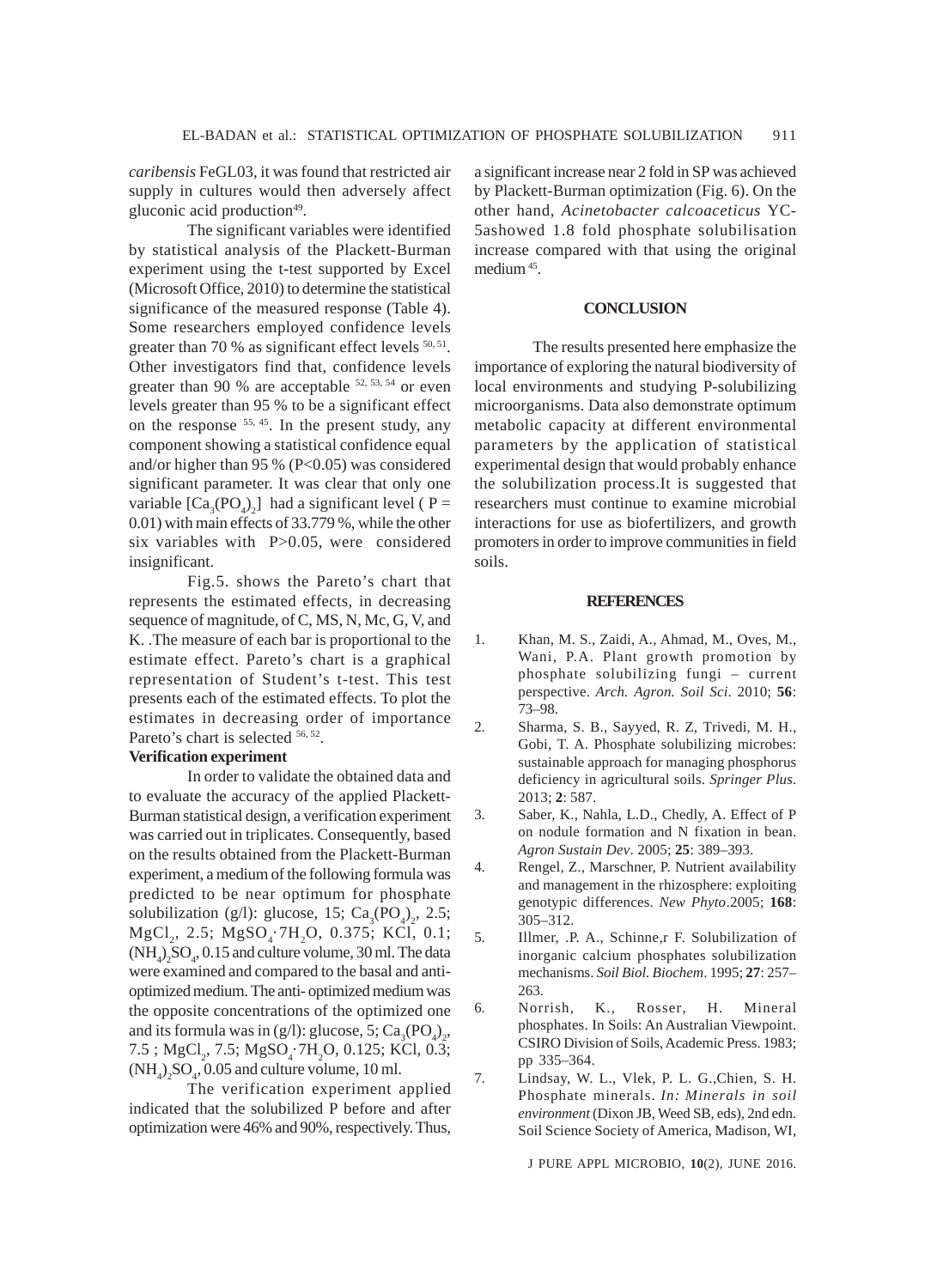USA.1989; pp 1089–1130.

- 8. Khan, A.A., Jilani, G., Akhtar, M.S., Naqvi, S.M.S., Rasheed, M. Phosphorus solubilizing bacteria: occurrence, mechanisms and their role in crop production. *J. Agric. Biol. Sci*. 2009a; **1**:48–58.
- 9. Khan, M.S., Zaidi, A., and Wani, P.A. Role of phosphate solubilizing microorganisms in sustainable agriculture. *In: Sustainable Agriculture* (Lictfouse E et al., eds). springer. 2009b; pp 552, DOI: 10.1007/978-90-481- 2666-8\_34.
- 10. Khan, M.S., Zaidi, A., Wani, P.A., Oves, M. Role of plant growth promoting rhizobacteria in the remediation of metal contaminated soils. *Environ. chem. let*. 2009c; **7**:1–19.
- 11. Cordell, D., Drangert, J.O., White, S. The story of phosphorus: global food security and food for thought. *Glob. Environ. Chang*.2009; **19**: 292–305.
- 12. Isherwood, K.F. Mineral Fertilizer Use and the Environment. International Fertilizer Industry Association/United Nations Environment Programme, Paris. 2000.
- 13. Zaidi, A., Khan, M.S., Ahmad, M., Oves, M., Wani, P.A. Recent Advances in Plant Growth Promotion by Phosphate-Solubilizing Microbes.*In: Microbial Strategies for Crop Improvement* (Khan, M.S., Zaidi, A., Musarrat, J., eds). Springer-Verlag, Berlin Heidelberg. 2009; pp 23–50.
- 14. Johri, J.K., Surange, S., Nautiyal, C. S. Occurrence of Salt, pH, and Temperaturetolerant, Phosphate-solubilizing Bacteria in Alkaline Soils. *Curr.Microbiol*.1999; **39**: 89–93.
- 15. Turan, M., Ataoglu, N., Sahin, F. Evaluation of the capacity of phosphate solubilizing bacteria and fungi on different forms of phosphorus in liquid culture. *J Sustain. Agr*.2006; **28**: 99-108.
- 16. Vyas, P., Rahi, P., Gulati, A. Stress tolerance and genetic variability of phosphate-solubilizing fluorescent *Pseudomonas* from the cold deserts of the trans-Himalayas. *Microb.Eco*.2009; **58**:425-434.
- 17. Thompson, J.D., Gibson, T.J., Plewniak, F., Jeanmougin, F., Higgins, D.G. The CLUSTAL\_X windows interface: flexible strategies for multiple sequence alignment aided by quality analysis tools. *Nucleic Acids Res*. 1997; **24**: 4876–4882.
- 18. Saitou, N., Nei, M. The Neighbor-Joining method—a new method for reconstructing phylogenetic trees. *Mol. Biol. Evol*. 1987; **4**: 406- 425.
- 19. Kumar, V., Behl, R.K., Narula, N. Establishment of phosphate-solubilizing strains of *Azotobacter*

J PURE APPL MICROBIO*,* **10**(2), JUNE 2016.

*chroococcum* in the rhizosphere and their effect on wheat cultivars under greenhouse conditions. *Microbiol.Res.*2001; **156**: 87–93.

- 20. Hall, T.A. BioEdit: a user-friendly biological sequence alignment editor and analysis program for Windows 95/98/NT. *Nucl. Acids.Symp. Ser*. 1999; **41**: 95-98.
- 21. Kimura, M. A simple method for estimating evolutionary rate of base substitutions through comparative studies of nucleotide sequences. *J. Mol. Evol*. 1980; **16**: 111-120.
- 22. Kundu, B. S., Kiran, N., Yadav, R., Tomar, M. Biodiversity of phosphate solubilizing bacteria in rhizosphere of chickpea, mustard and wheat grown in different regions of Haryana. *Ind. J. Microbiol*.2009; **49**: 120–127.
- 23. Hu, X., Li, Z., Cao, Y., Zhang, J., Gong, Y., Yang, Y. Isolation and identification of a phosphate-solubilizing bacterium *Pantoeastewartii* subsp. stewartii g6, and effects of temperature, salinity, and pH on its growth under indoor culture conditions. *Aquacult.Int*. 2010; **18**: 1079–1091.
- 24. Ranjan, A., Mahalakshshmi, M.R., Sridevib, M. Isolation and characterization of phosphatesolubilizing bacterial species from different crop fields of Salem, Tamil Nadu,India. Int. J. Nutri. Pharm. Neurol. Dis. 2013; **3**: 29-33.
- 25. Murphy, J., Riley, J.P. A modified solution method for the determination of phosphate in natural waters. *Anal.Chim.Acta*. 1962; **27**: 31– 36.
- 26. Plackett, R.L., Burman, J.P. The design of optimum multifactorial experiments. *Biomet*. 1946; **33**: 305-25.
- 27. Wang, X., Yin, M., Xiao, Z., Ma, C., Lin, Z., Wang, P.G., Xu, P. Production of uridine 5' monophosphate by *Corynebacterium ammoniagenes* ATCC 6872 using a statistically improved biocatalytic process. *Appl. Microbiol. Biotechnol*. 2007; **76**: 321-328.
- 28. Xiao, Z., Liu, P., Qin, J., Xu, P. Statistical optimization of medium components for enhanced acetoin production from molasses and soybean meal hydrolysate. *Appl. Microbiol. Biotechnol*. 2007; **74**: 61-68.
- 29. Lelliott, R. A., Dickey, R. S. Genus VII. *Erwinia*Winslow,Broadhurst, Buchanan, Krumwiede, Rogers and Smith 1920. Baltimore: Williams &Wilkins. *In Bergey's Manual of Systematic Bacteriology* (Krieg, N. R. and Holt, J. G. eds.). 1984; **1**: 469-476.
- 30. Waleron, M., Waleron, K., Podhajska, A.J., Dojkowska E. Genotyping of bacteria belonging to the former *Erwinia* genus by PCR-RFLP analysis of a recA gene fragment.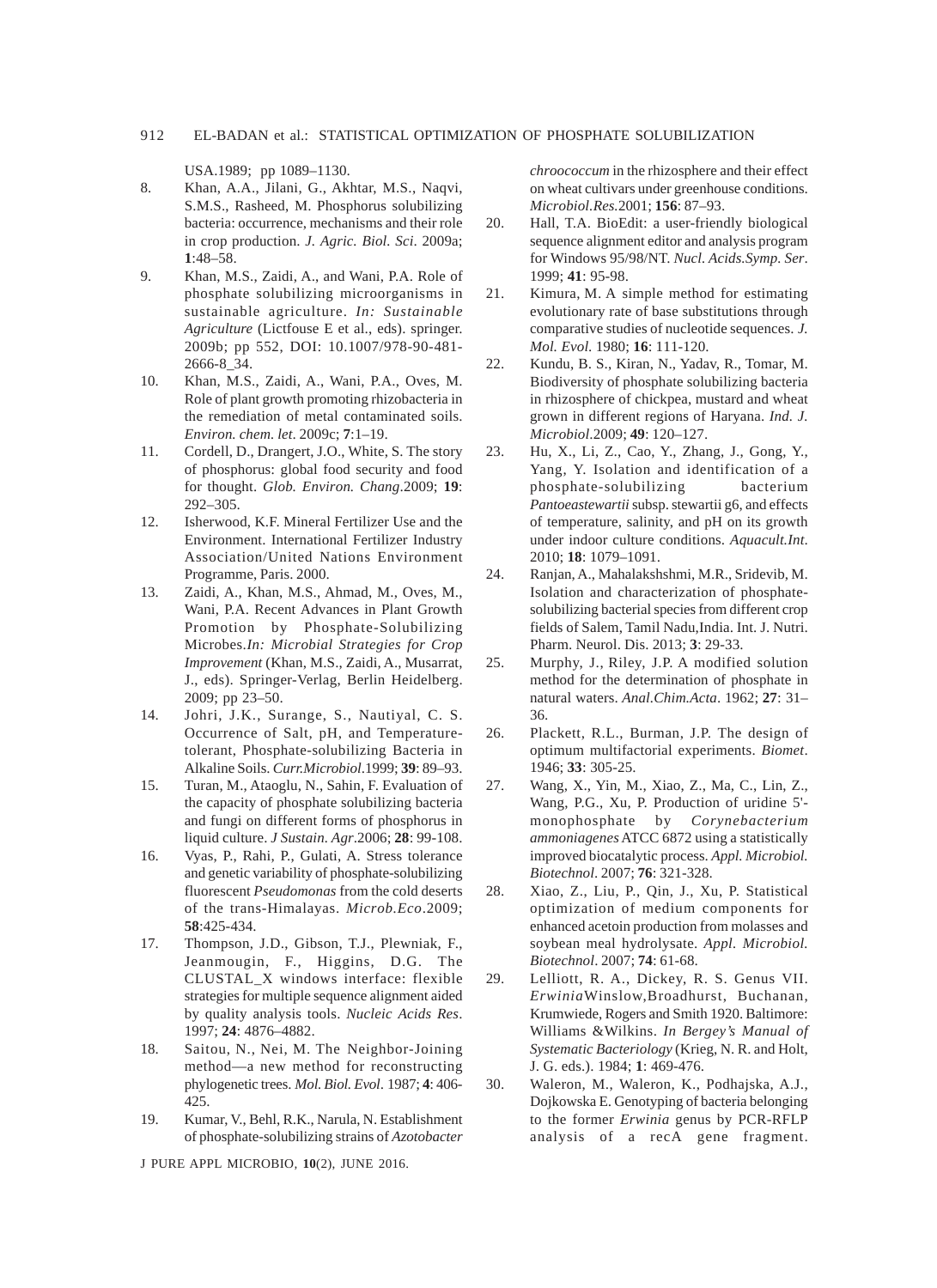*Microbiol*.2002; **148**: 583–595.

- 31. Pe´rez, E., Sulbarán, M., Ball, M.M., Yarzábal, L.A. Isolation and characterization of mineral phosphate-solubilizing bacteria naturally colonizing a limonitic crust in the south-eastern Venezuelan region. *Soil Biol. Biochem*. 2007; **39**: 2905–2914.
- 32. Rodríguez, H., Fraga, R. Phosphate solubilizing bacteria and their role in plant growth promotion. *Biotech.Adv*. 1999; **17**: 319–339.
- 33. Ahmed, N., Shahab, S. Phosphate Solubilization: Their Mechanism Genetics And Application. *The Int. J. Microbiol*. 2011; **10**: 5580/2327.
- 34. Zhu, F., Qu, L., Hong, X., Sun, X. Isolation and characterization of a phosphate-solubilizing halophilic bacterium *Kushneria* sp. YCWA18 from DaqiaoSaltern on the coast of Yellow Sea of China. *Evid Based Complement Alternat Med*. 2011; **10**: 1155/615032.
- 35. Hamdali, H., Moursalou, K., Tchangbedji, G., Ouhdouch, Y., Mohamed, H. Isolation and characterization of rock phosphate solubilizing actinobacteria from a Togolese phosphate mine. *Afr. J. Biotechnol*. 2012; **11**: 312-320.
- 36. Muleta, D., Assefa, F., Börjesson, E., Granhall, U. Phosphate- Solubilising rhizobacteria associated with *Coffeaarabica* L. in natural coffee forests of south-western Ethiopia. *J. Saud. Soc. Agri. Sci*. 2013; **12**: 73–84.
- 37. Nautiyal, C.S., Bhadauria, S., Kumar, P., Lal, H., Mondal, R., Verma, D. Stress induced phosphate solubilization in bacteria isolated from alkaline soils. *FEMS Microbiol.Lett*.2000; **182**:291–296.
- 38. Nautiyal, C. An efficient microbiological growth medium for screening phosphate solubilizing microorganisms.*FEMS Microbiol.Lett*.1999; **170**: 265–270.
- 39. Yi, Y., Huang, W., Ge, Y. Exopolysaccharide: a novel important factor in the microbial dissolution of tricalcium phosphate. *World J. Microb.Biotechnol*.2008; **24**:1059–1065.
- 40. Gulati, A., Rahi, P., Vyas, P. Characterization of phosphate- solubilizing fluorescent pseudomonads from the rhizosphere of seabuckthorn growing in the cold deserts of himalayas. *Curr. Microbiol*.2008; **56**:73–79.
- 41. Chung, H., Park, M., Madhaiyan, M., Seshadri, S., Song, J., Cho, H., Sa, T. Isolation and characterization of phosphate solubilization bacteria from the rhizosphere of crop plants of Korea. *Soil Biol. Biochem*. 2005; **37**: 1970–1974.
- 42. Son, H.J., Park, G.T., Cha, M.S., Heo, M.S. Solubilization of insoluble inorganic phosphate by a novel salt- and pH-tolerant *Pantoea agglomerans* R-42 isolated from soybean

rhizosphere. *Biores.Technol*. 2006; **97**: 204-210.

- 43. Kumar, A.G., Nagesh, N., Prabhakar, T.G., Sekaran, G. Purification of extracellular acid protease and analysis of fermentation metabolites by *Synergistes* sp. utilizing proteinaceous solid waste from tanneries. *Biores.Technol*. 2008; **99**: 2364–2372.
- 44. Song, O., Lee, S., Lee, Y., Lee, S., Kim, K., Choi, Y. Solubilization of insoluble inorganic phosphate by *Burkholderiacepacia*DA2 isolated from cultivated soil. *Brazil J. Microbiol*.2008; **39**:151- 156.
- 45. Fan, D. D., Ren, Y. X., Zhu, X. L., Ma, P., Liang, L. H. Optimization of culture conditions for phosphate solubilizing by *Acinetobacter calcoaceticus*YC-5a using response surface methodology. *Afr. J. Microbiol. Res*. 2011; **5**: 3327-3333.
- 46. Farhat, M.B., Farhat, A., Bejar, W., Kammoun, R., Bouchaala, K., Fourati, A., Antoun, H., Bejar, S., Chouayekh, H. Characterization of the mineral phosphate solubilizing activity of *Serratia marcescens* CTM 50650 isolated from the phosphate mine of Gafsa. *Arch. Microbiol*. 2009; **191**: 815–824.
- 47. Jung, P. D., Park, K. A Study of the growth condition and solubilization of phosphate from Hydroxyapatite by *Pantoea agglomerans. Biotechnol. Bioprocess Eng*. 2002; **7**: 201-205.
- 48. Kim, Y.H., Bae, B., Choung, Y.K. Optimization of biological phosphorus removal from contaminated sediments with phosphate solubilizing microorganisms. *J. Biosci. Bioeng*.2005; **99**: 23–29.
- 49. Delvasto, P., Ballester, A., Muñoz, J.A., González, F., Blazquez, M.L., Igual, J.M., Valverde, A., García-Balboa, C. Mobilization of phosphorus from iron ore by the bacterium *Burkholderiacaribensis* FeGL03. *Min. Eng.* 2009; **22**: 1–9.
- 50. Stowe, R.A., Mayer, R.P. Efficient screening of process variables. *Ind. Eng. Chem*. 1966; **58**: 36-40.
- 51. Reddy, M.B.V. R., Rao, C.S., Rao, S.S.L. Evaluation of Process Parameters and Media Components by Plackett-Burman Design for Enhancement of Biomass using Cyanobacteria (*Anabaena ambigua)*. *Int.J. Chem. Tech. Res*.2012; **4**: 761-766.
- 52. Chen, Q.H., He, G.Q., Ali, M.A.M. Optimization of medium composition for the production of elastase by *Bacillus* sp. EL31410 with response surface methodology. *Enz. Microb. Technol*. 2002; **30**: 667-672.
- 53. AbdelFattah, Y.R., Olama, Z.A. L-Asparaginase production by *Pseudomonas aeruginosa* in

J PURE APPL MICROBIO*,* **10**(2), JUNE 2016.